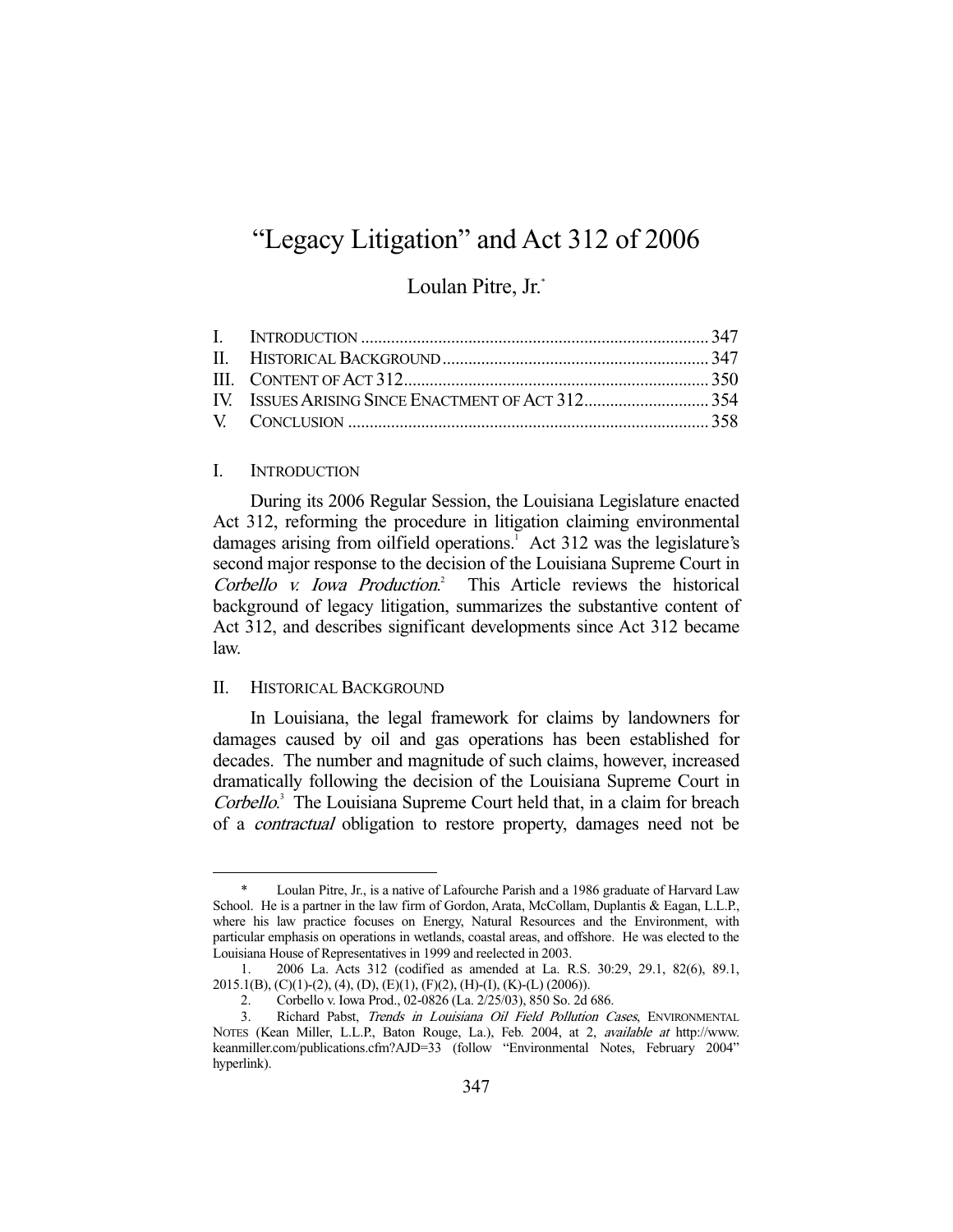"tethered" to the value of the property.<sup>4</sup> Further, the Louisiana Supreme Court recognized that, under the then-existing statutory framework (primarily the Louisiana Oilfield Site Restoration Act), a landowner who collected such damages could not be required by the defendant or the State of Louisiana to actually remediate the damages on which the landowner's recovery was based.<sup>5</sup> The Louisiana Supreme Court stressed the failure of the Louisiana Legislature to create such a requirement and seemed to invite consideration of a legislative reaction.<sup>6</sup>

The result of *Corbello* was a perception that contaminated property was the equivalent of a winning lottery ticket for the landowner. The landowner could sue for, and potentially collect, damages greatly in excess of the uncontaminated value of the property and then have no legal obligation to spend that money to remediate the property. Further, under the law as it then existed, the State of Louisiana would bear the cost of any remediation that it determined necessary to protect the public interest, because the Louisiana Oilfield Site Restoration Act provided a defendant (usually the entity that caused the contamination or would otherwise be legally responsible for it) a "dollar-for-dollar" credit in the amount of payments to the landowner against subsequent claims by the State for remediation.<sup>7</sup>

 In the wake of Corbello, hundreds of new lawsuits were filed by landowners seeking damages from oil and gas exploration companies for alleged environmental damage to their properties.<sup>8</sup> These types of actions are known as "legacy litigation" because they often arise from operations conducted many decades ago, leaving an unwanted "legacy" in the form of actual or alleged contamination.<sup>9</sup>

Legislative reaction to *Corbello* came swiftly, in the form of the socalled "Corbello Act," of the 2003 Regular Session of the Louisiana Legislature.<sup>10</sup> This act created section 2015.1 of title 30 of the Louisiana Revised Statutes (section 2015.1). Much of the damages in Corbello had arisen from an alleged threat to a publicly significant aquifer.<sup>11</sup> Consequently, in a critical compromise, the effect of this Act was limited to claims "to recover damages for the evaluation and remediation of any

 <sup>4.</sup> Corbello, 02-0826 at p. 9; 850 So. 2d at 693.

 <sup>5.</sup> Id. at pp. 27-29; 850 So. 2d at 699 (citing Louisiana Oilfield Site Restoration Law, LA.REV. STAT.ANN. § 30:80-97 (2006)).

 <sup>6.</sup> Id. at pp. 28-31; 850 So. 2d at 699-701.

 <sup>7.</sup> LA.REV. STAT.ANN. § 30:89.1.

<sup>8.</sup> Briggs, *supra* note 3.

 <sup>9.</sup> See id.

 <sup>10. 2003</sup> La. Acts 1166 (codified as amended at LA.REV. STAT.ANN. § 30:2015.1).

 <sup>11. 02-8026,</sup> pp. 20-23 (La. 2/25/03); 850 So. 2d 686, 697-98.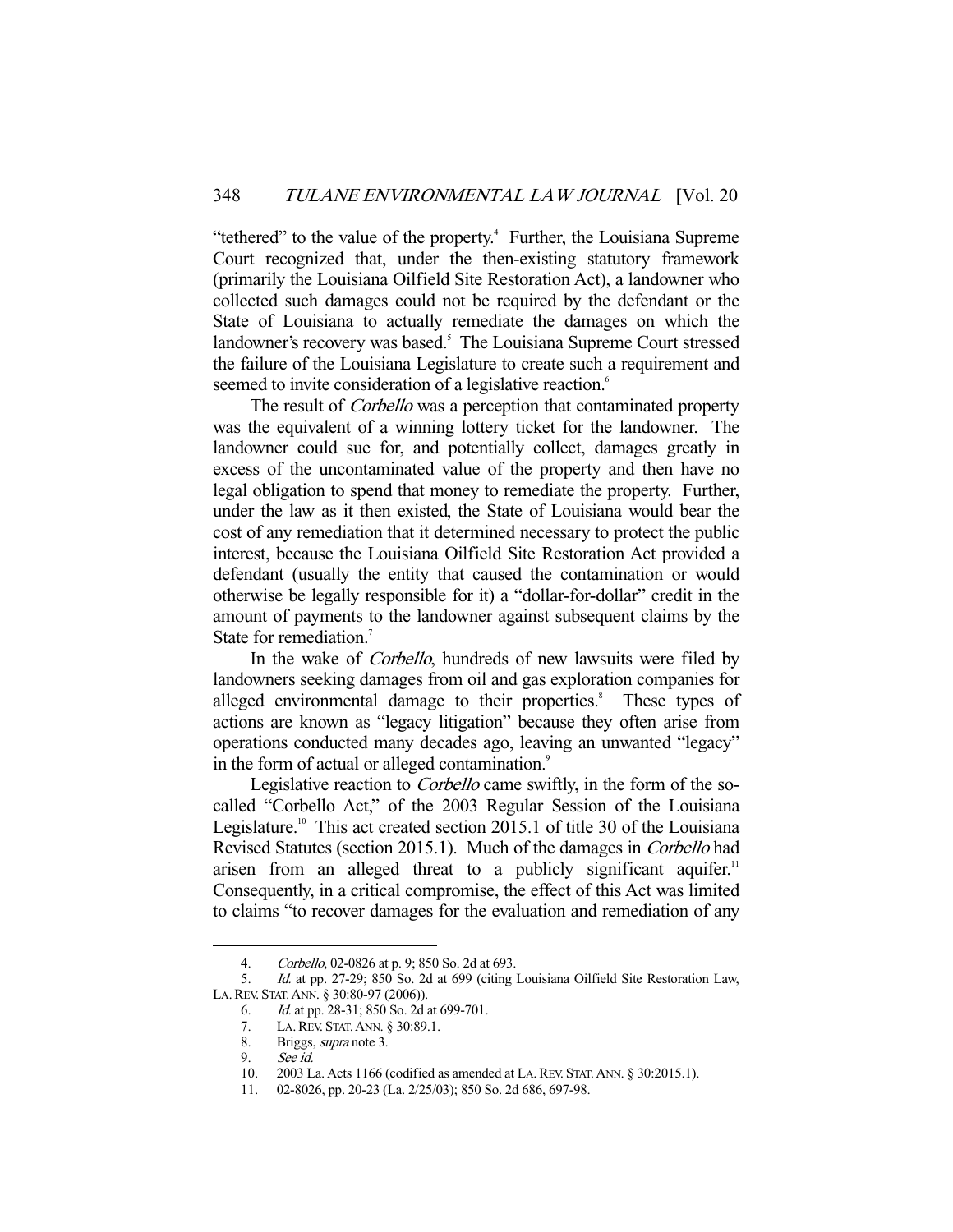contamination or pollution that is alleged to impact or threaten usable ground water."<sup>12</sup>

 Despite the critical limitation to usable ground water claims, section 2015.1 created a framework to avoid the perceived problems with Corbello. It originally required plaintiffs to notify the Louisiana Department of Natural Resources (LDNR) and the Louisiana Department of Environmental Quality (LDEQ) of such claims, and accorded such agencies a right to intervene, although the requirement to notify the LDNR was repealed by Act  $312<sup>13</sup>$  Most significantly, when contamination within the scope of section 2015.1 was established, the Act required the responsible party to formulate a remediation plan and deposit funds in the registry of the court to fund the actual implementation of the remediation plan under court supervision.<sup>14</sup> The Act also created rights of plaintiffs and the applicable state agencies to recover costs, including expert witness fees and attorney fees, related to proving groundwater contamination claims.<sup>15</sup>

 The 2003 enactment of section 2015.1 did not seem to discourage landowners from filing claims. Indeed, many petitions expressly stated that they were not bringing claims for contamination or pollution of usable ground water subject to section 2015.1, removing such litigation from the effect of section  $2015.1$ .<sup>16</sup> These lawsuits instead focused on alleged surface damages, often related to the pits once commonly used to contain by-products (primarily also water, which may contain other contaminants) of oil and gas exploration and production activities.

 Legacy litigation likewise proceeded following the Louisiana Supreme Court's 2005 decision in Terrebonne Parish School Board v. Castex.<sup>17</sup> Castex held that in the absence of an express contractual restoration obligation, the Louisiana Mineral Code<sup>18</sup> did not create an implied duty of a mineral lessee to restore the surface after the "ordinary, customary, and reasonable acts" done for drilling or exploration, unless caused by "unreasonable or negligent operations."19 As might be expected, many petitions in legacy cases have been amended to include

 <sup>12.</sup> LA.REV. STAT.ANN. § 30:2015.1(B).

 <sup>13.</sup> Id.; 2006 La. Acts 312.

<sup>14.</sup> LA. REV. STAT. ANN. § 30:2015.1(C).<br>15. Id. § 30:2015.1(E)-(F).

*Id.* § 30:2015.1(E)-(F).

 <sup>16.</sup> RICHARD A. CURRY, CORBELLO AND ITS AFTERMATH 2 (2005), available at http://www. mcglinchy.com/pdf/corbello.pdf.

 <sup>17. 04-0968 (</sup>La. 01/19/05); 893 So. 2d 789.

 <sup>18.</sup> LA.REV. STAT.ANN. § 31:1-13.

 <sup>19. 04-0968</sup> pp. 24-32 (La. 01/19/05); 893 So. 2d 789, 798-801.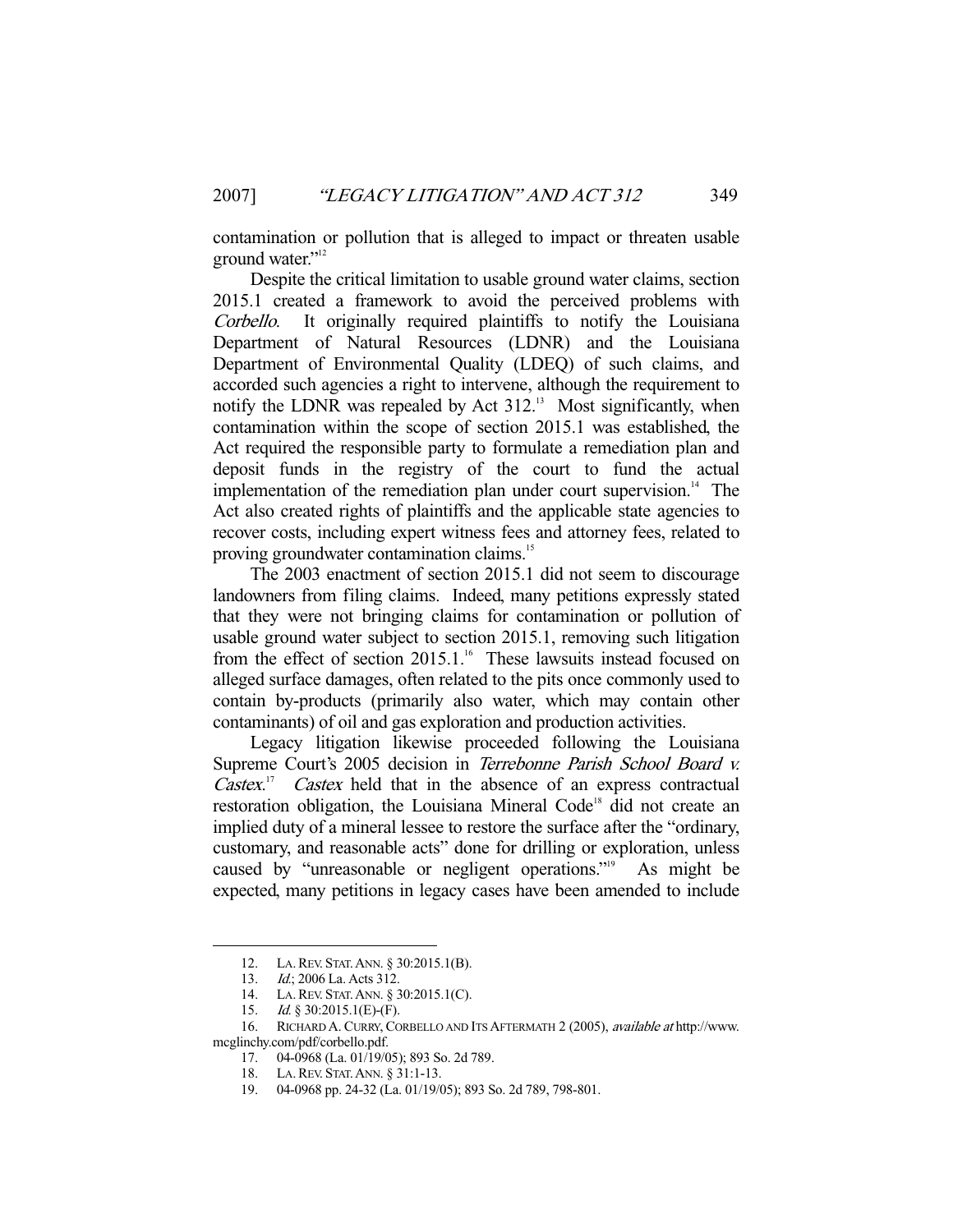allegations designed to defeat an exception of no cause of action based on *Castex*.<sup>20</sup>

 Despite the significant effect of the 2003 legislation, its limitation to usable ground water claims left many with the feeling that further legislation was required. In early 2006, the Governor announced that reform of legacy litigation would be a part of her legislative package.<sup>21</sup> Senate Bill No. 655 was introduced with the support and involvement of the Governor's staff and the Louisiana Department of Natural Resources.<sup>22</sup> There were contentious debates and close votes in the Senate Natural Resources Committee, on the Senate Floor, and the House Natural Resources Committee.<sup>23</sup> Then a set of amendments were adopted on the House Floor without opposition, and the legislation was passed unanimously by the House of Representatives.<sup>24</sup> After concurrence by the Senate and the signature of the Governor, it became law as Act No. 312 of the 2006 Regular Session of the Louisiana Legislature. $25$ 

## III. CONTENT OF ACT 312

 Act 312 contains six major components designed to protect the public interest in litigation claiming environmental damage arising from oilfield operations. First, the act requires timely notice to the State of such litigation.<sup>26</sup> Second, the act stays such litigation until thirty days after such notice is given.<sup>27</sup> Third, the act allows the State to intervene in such litigation.<sup>28</sup> Fourth, the act provides a role for the Office of Conservation within LDNR in determining the most feasible plan for evaluation and/or remediation of environmental damage.<sup>29</sup> Fifth, the act provides that the Court and the Office of Conservation shall oversee actual implementation of the plan determined to be "most feasible."<sup>30</sup>

E.g., Hardee v. Atl. Richfield, 05-1207 (La. App. 3 Cir. 04/05/06); 926 So. 2d 736; Dore Energy Corp. v. Carter-Langham, Inc., 04-1373 (La. App. 3 Cir. 05/04/05); 901 So. 2d 1238.

 <sup>21.</sup> Louisiana Governor Kathleen Baineaux Blanco, 2006 State of the State Address at the Louisiana State Legislature House Chamber (Mar. 27, 2006).

<sup>22.</sup> Robert Travis Scott, Oil-Site Cleanup Bill Lures Lobbyists; Measure Pits Industry Against Landowners, TIMES-PICAYUNE (New Orleans), Apr. 28, 2006, at B4.

 <sup>23.</sup> SB655—2006 Regular Session (Act 312), http://www.legis.state.la.us/billdata/ History.asp?sessionid=06RS&billid=SB655 (last visited Mar. 16, 2007).

 <sup>24.</sup> Id.

 <sup>25.</sup> Id.

 <sup>26.</sup> LA.REV. STAT.ANN. § 30:29(B)(1) (2006).

 <sup>27.</sup> Id.

 <sup>28.</sup> Id. § 30:29(B)(2).

<sup>29.</sup> *Id.* § 30:29(C).

 <sup>30.</sup> Id. § 30:29(D).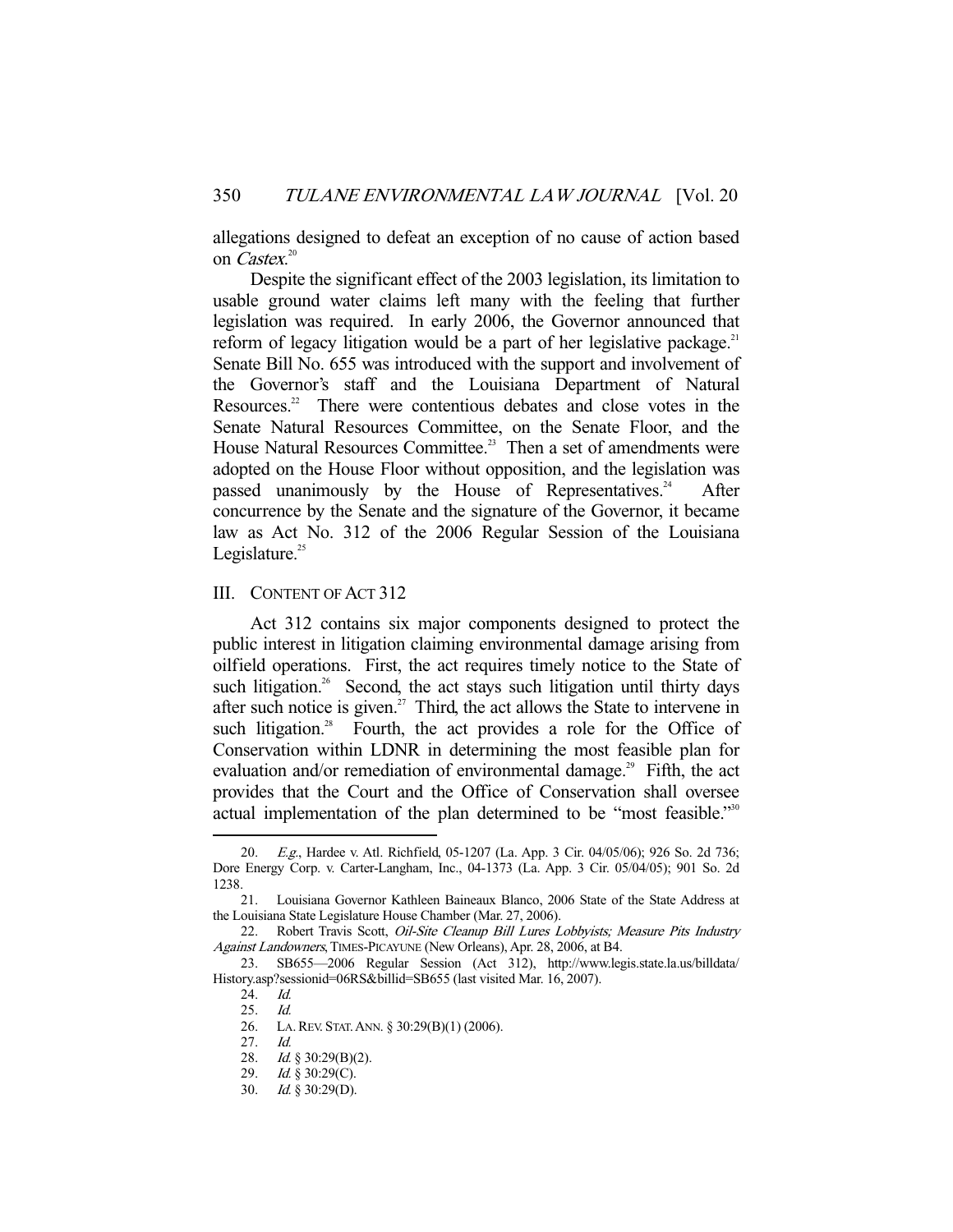Finally, the act allows the landowner and the State to recover attorney and expert fees and costs from the responsible party or parties.<sup>31</sup> This Part will address these and other aspects of Act 312.

 Act 312 states that it applies to claims for "environmental damage." This term, however, is not as broad as it might appear, because "environmental damage" is defined as "any actual or potential impact, damage, or injury to environmental media caused by contamination arising from activities associated with oilfield sites or exploration and production sites."<sup>32</sup> While "oilfield site" and "exploration and production  $(ExP)$  site" are defined broadly,<sup>33</sup> it is very clear that Act 312 is intended to apply only to *oilfield claims* and not to other environmental damage claims.

 Act 312 removes the claims to which it applies from the jurisdiction of LDEQ. All claims subject to Act 312 are under the jurisdiction of LDNR, including usable ground water claims previously subject to the 2003 legislation. This makes intuitive policy sense, as LDNR has traditionally regulated oil and gas operations in Louisiana, including adopting regulations under Order 29-B requiring the closure of pits in the  $1980s.<sup>34</sup>$ 

Thus, *oilfield* contamination claims are generally subject to Act 312. Nonoilfield usable ground water claims remain subject section 2015.1. It should be noted that there remains a category of environmental damage claims by landowners that have not been made the subject of legislation since Corbello. Neither piece of legislation addressed claims that are nonoilfield and do not allege damage to usable ground water. Such claims appear to remain subject to the reasoning of Corbello.

 In a manner similar to the 2003 legislation, Act 312 requires that plaintiffs give notice to the state of claims subject to Act 312 at the time cases are initiated. Act 312 notice is made to the Commissioner of Conservation (within LDNR) and the Attorney General, sent by certified mail, return receipt requested, and shall include a copy of the petition and any other filing in such litigation.<sup>35</sup> In contrast to section 2015.1, Act 312 notice is required to the Attorney General, but is not required to LDEQ. Therefore, plaintiffs who have previously given notice pursuant to section

<sup>31.</sup> *Id.*  $\S 30:29(E)$ .

<sup>32.</sup> Id.  $\S$  30:29(I)(1).

<sup>33.</sup> *Id.*  $\frac{8}{9}$  30:29(I)(4).

 <sup>34.</sup> LA.ADMIN.CODE tit. 43:XIX, §§ 101-569 (2005).

 <sup>35.</sup> LA.REV. STAT.ANN. § 30:29(B)(1).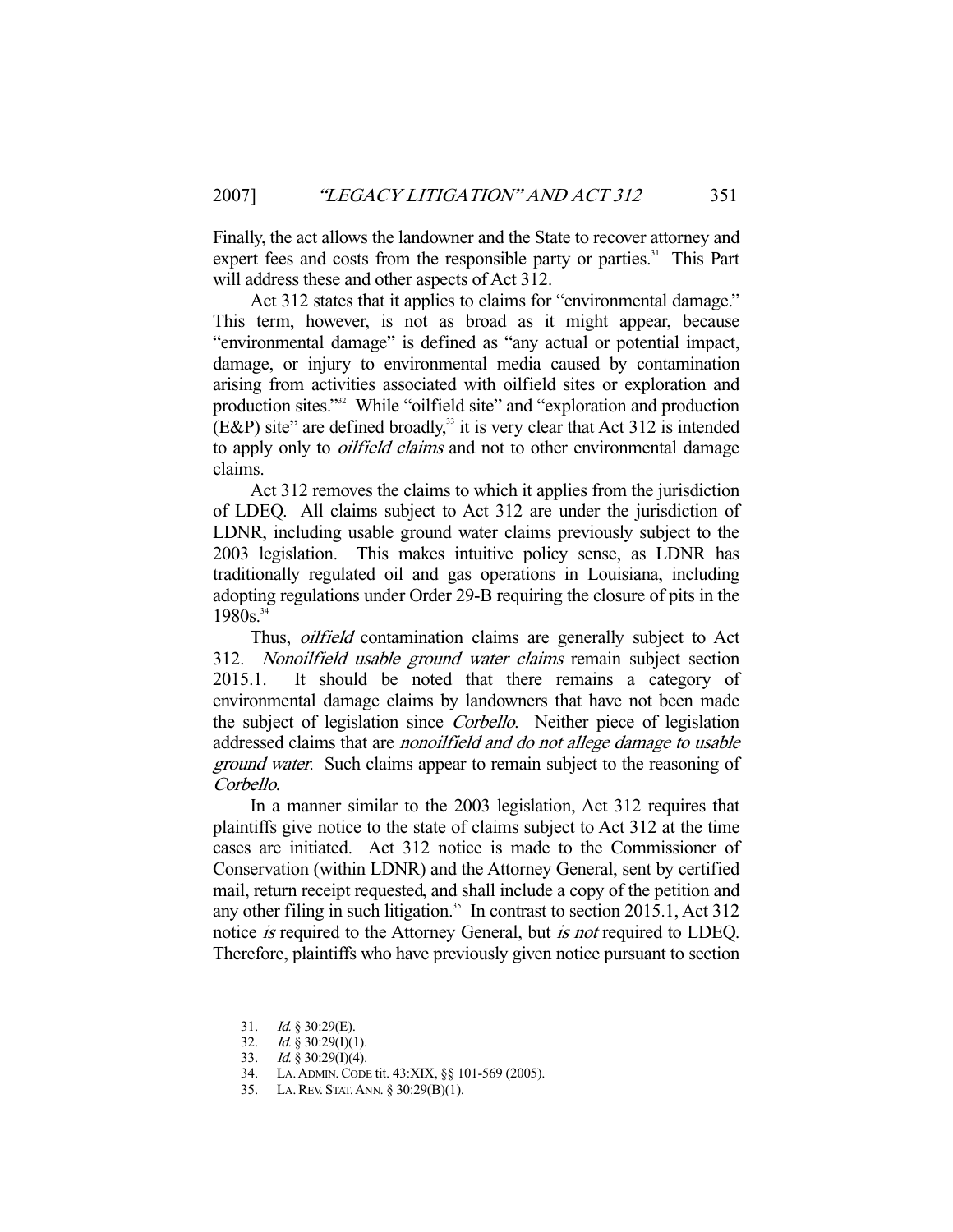2015.1 must nevertheless give notice pursuant to the requirements of Act 312.

 Act 312 also requires that notice be issued in the same manner in pending cases. For such cases, the notice was required by August 7, 2006, sixty days following the effective date of Act  $312$ <sup>36</sup> However, the Act specifically excluded from its effect cases that had by that date been settled or had a "final and definitive" judgment on the merits. $37$  Act 312 also excluded from its effect "any case in which the court on or before March 27, 2006, has issued or signed an order setting the case for trial, regardless of whether such trial setting is continued."<sup>38</sup>

 The exclusion from Act 312 of cases in which a trial date had been set on or before March 27, 2006, applied to the date of the order setting the trial, not the date for which the trial was set. In an interesting twist, plaintiffs in these cases had an option until August 7, 2006, to "opt-in" and bring themselves within the application of the new law, $39$  but apparently none did so. The application of this exclusion has proved controversial, as discussed later in this Article.

 Act 312 provides that the litigation is stayed until thirty days after plaintiff files with the court a certified mail return receipt to prove compliance with the requirement of notice to the Office of Conservation and the Attorney General.<sup>40</sup> It also provides that no relief shall be granted, nor shall the action be dismissed, if the required notice is not made.<sup>41</sup> The Attorney General is provided with the right to intervene on behalf of the State in the litigation, whether before or after the stay period.42 The State's intervention or failure to intervene, does not however, prejudice other administrative or civil action by the State.<sup>43</sup>

 A key provision of Act 312 occurs upon determination of environmental damage, whether by admission of a party or by determination by a trier of fact. Upon such determination, the court will order the legally responsible party or parties to develop a plan of evaluation or remediation to "applicable standards" of the contamination that resulted in the environmental damage.<sup>44</sup> This proposed plan is then subject to review by the Office of Conservation within LDNR, including

 <sup>36. 2006</sup> La. Acts 312 § 2.

 <sup>37.</sup> LA.REV. STAT.ANN. § 30:29(K).

 <sup>38. 2006</sup> La. Acts 312 § 3.

 <sup>39.</sup> Id.

 <sup>40.</sup> LA.REV. STAT.ANN. § 30:29(B)(1).

<sup>41.</sup> *Id.* § 30:29(B)(4).

<sup>42.</sup> *Id.* § 30:29(B)(2).

 <sup>43.</sup> Id. § 30:29(B)(3).

 <sup>44.</sup> Id. § 30:29(C)(1).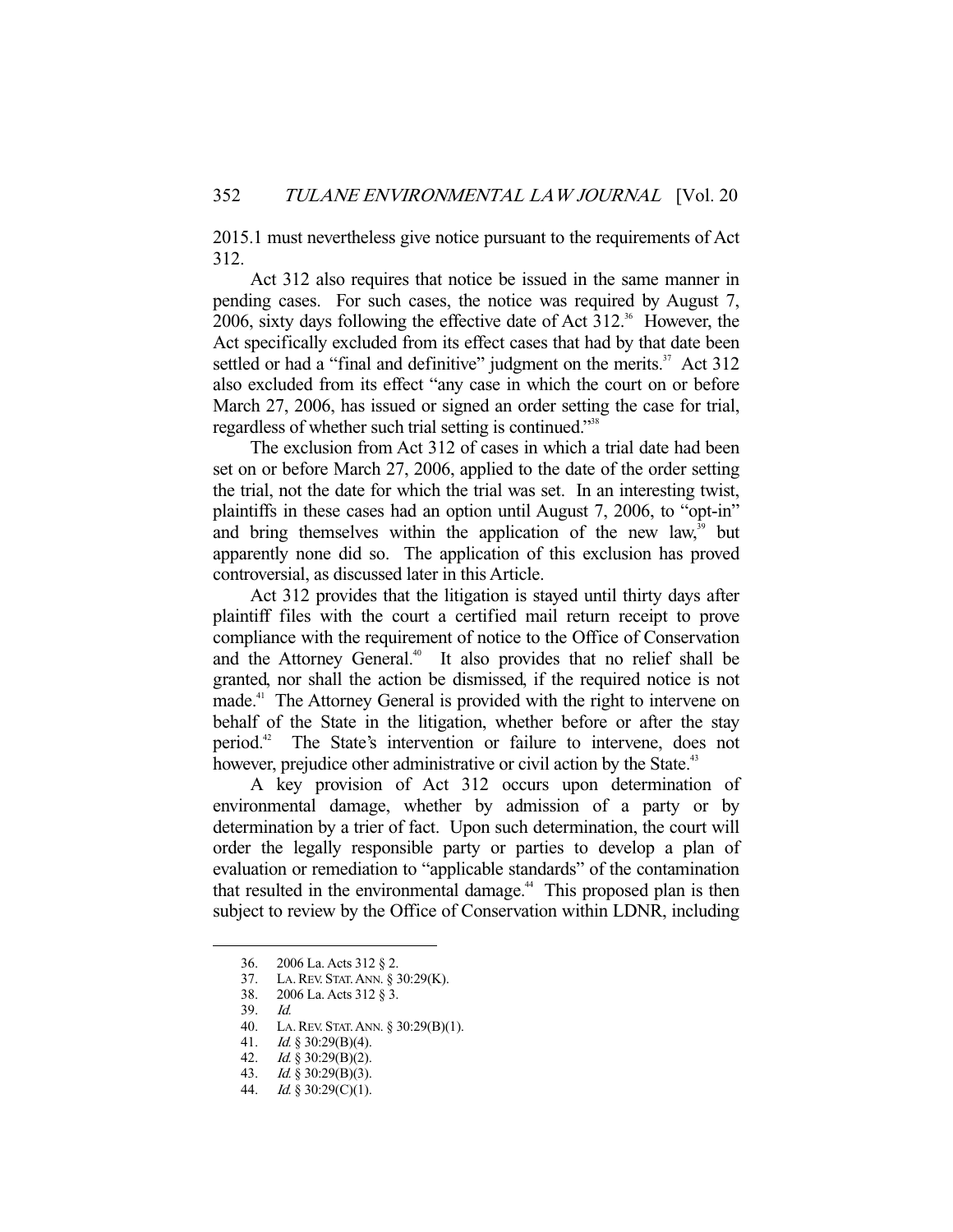review of the comments of any party and a public hearing.<sup>45</sup> This process ultimately leads to a determination by the Office of Conservation of the "most feasible plan to evaluate or remediate the environmental damage and protect the health, safety, and welfare of the people."<sup>46</sup> A "feasible" plan" must be the "most reasonable plan" and be "in compliance with the specific relevant and applicable standards" and regulation in effect at the time of the cleanup. $47$ 

 Following the Office of Conservation determination, Act 312 provides that the district court shall adopt the plan approved by the department, unless a party proves by a preponderance of the evidence that another plan is a more feasible plan.<sup>48</sup> Any appeal of the district court's determination shall be a *de novo* review and shall be heard with preference and on an expedited basis.<sup>49</sup> The appellate court may affirm or adopt a more feasible plan.<sup>50</sup>

 In a most fundamental reform, Act 312 provides that the Court shall order the legally responsible party or parties to fund the implementation of the plan.51 The Act further provides that all damages for evaluation or remediation of environmental damage shall be paid into the registry of the court, $52$  and that both the Court and the LDNR shall retain oversight of the implementation of the plan.<sup>53</sup>

 Although Act 312 is generally perceived as adverse to the landowner community, it does contain several provisions that are designed to protect the landowners' rights and create benefits for the landowner. First, the act specifically provides that it shall not be construed to impede or limit provisions in private contracts imposing remediation obligations in excess of regulatory requirements.<sup>54</sup> Next, the act affirmatively does not preclude "private claims suffered as a result of environmental damage," which are not required to be paid into the registry of the court.<sup>55</sup> Finally, a party providing evidence upon which a judgment of environmental damage is based is entitled to recover costs, including expert fees, environmental evaluation, investigation, and testing, the cost of developing a plan of remediation and reasonable

46. Id.

- 47. Id. § 30:29(I)(3).
- 48. *Id.* § 30:29(C)(5).<br>49. *Id.* § 30:29(C)(6)(
- $Id. \S$  30:29(C)(6)(b).
- 50. *Id.* § 30:29(C)(6)(c).
- 51. Id. § 30:29(D).
- 52. *Id.* § 30:29(D)(1).
- 53. Id. § 30:29(F).
- 54. Id. § 30:29(A).
- 55. Id. § 30:29(H).

 <sup>45.</sup> Id. § 30:29(C)(2).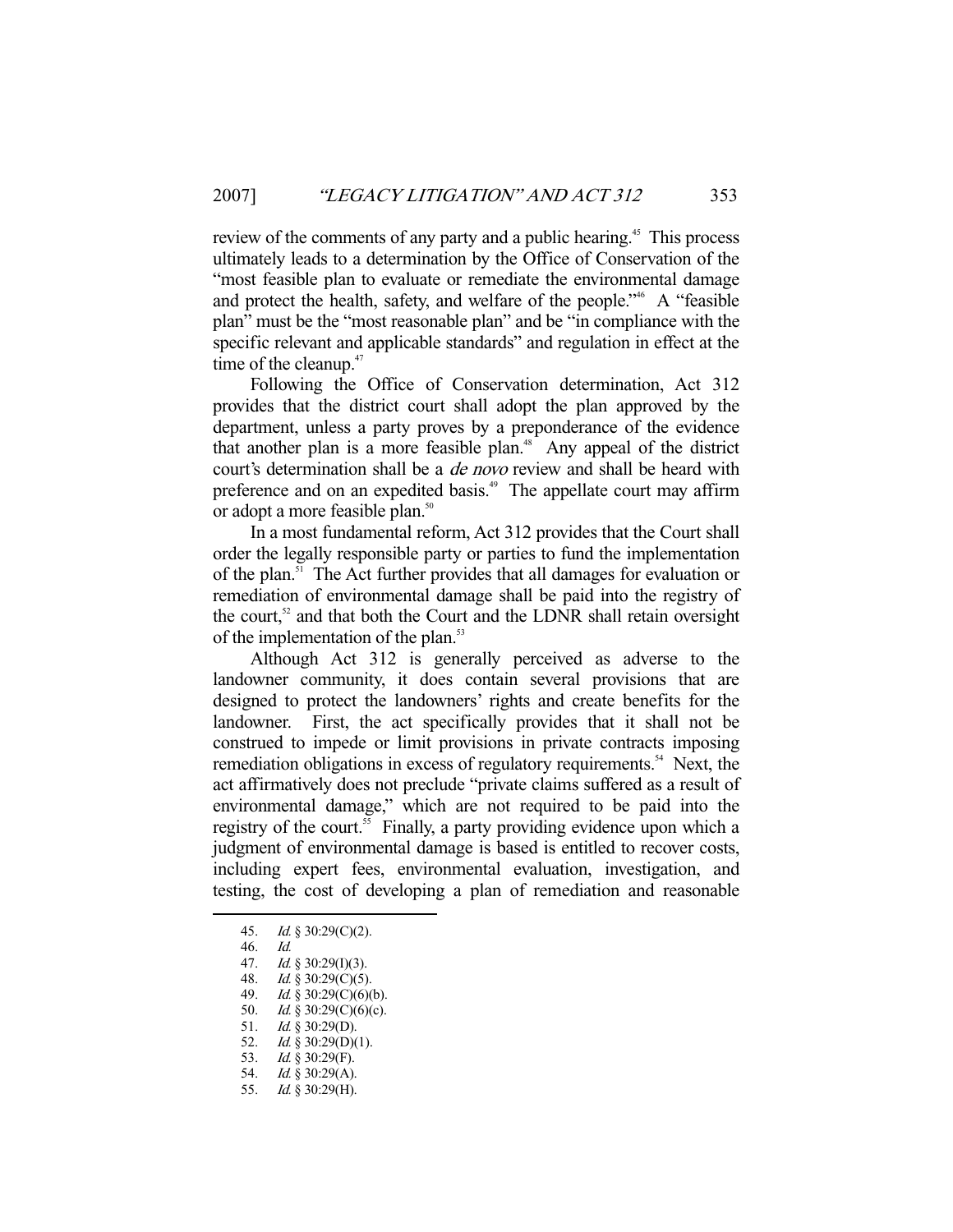attorney fees, attributable to producing that part of the evidence, from the responsible party or parties.<sup>56</sup> The Attorney General and LDNR are accorded similar rights.<sup>57</sup>

 In order to encourage self-enforcement, Act 312 provides that settlements are subject to court approval, notice and review by the State, and funding of estimated remediation costs deposited into the registry of the court.<sup>58</sup> The court may waive these requirements "if the settlement reached is for a minimal amount and is not dispositive of the entire litigation."59 Act 312 fails, however, to define "minimal amount." In a further attempt to discourage parties from trying to avoid enforcement, Act 312 repeals the "dollar-for-dollar" credit previously available to responsible parties.<sup>60</sup>

#### IV. ISSUES ARISING SINCE ENACTMENT OF ACT 312

 The passage of Act 312 was viewed with intense interest by parties and attorneys involved in legacy site cases. So far, no case has gone to trial on the premise that Act 312 is applicable to that case, nor has any case been referred by a court to the Office of Conservation pursuant to Act 312. However, over one hundred notices have been issued to the state pursuant to Act 312, and a number of issues and disagreements have arisen concerning Act  $312.<sup>61</sup>$ 

 This Part will summarize four major issues that have arisen concerning Act 312 since its passage. First, landowners and defendants in legacy cases have begun skirmishing has to how the act affects pretrial and trial procedure, particularly the timing of trial. Second, disputes have arisen as to whether certain trial orders were proper at the time they were issued and therefore sufficient to exempt the cases from the application of the act. Third, the Office of Conservation has published proposed rules of procedure for proceedings for the determination of a plan pursuant to the act, and such rules are likely to be adopted in the near future. Finally, the constitutionality of Act 312 has been challenged

 <sup>56.</sup> Id. § 30:29(E)(1).

<sup>57.</sup> *Id.* § 30:29(E)(2).

<sup>58.</sup> *Id.* § 30:29(J)(1).

 <sup>59.</sup> Id.

 <sup>60.</sup> Id. § 30:89.1.

 <sup>61.</sup> E-mail from Ryan Seidemann, Assistant Attorney Gen., La. Dep't of Justice, to Machelle R. Lee, Editor in Chief, Tulane Envtl. Law Journal, Volume 20 (Apr. 2, 2007, 16:17 CST) (on file with the *Tulane Environmental Law Journal*); Telephone Interview by Machelle R. Lee with W. Stephen Walker, Senior Attorney, La. Office of Conservation (Apr. 3, 2007) [hereinafter W. Stephen Walker Interview].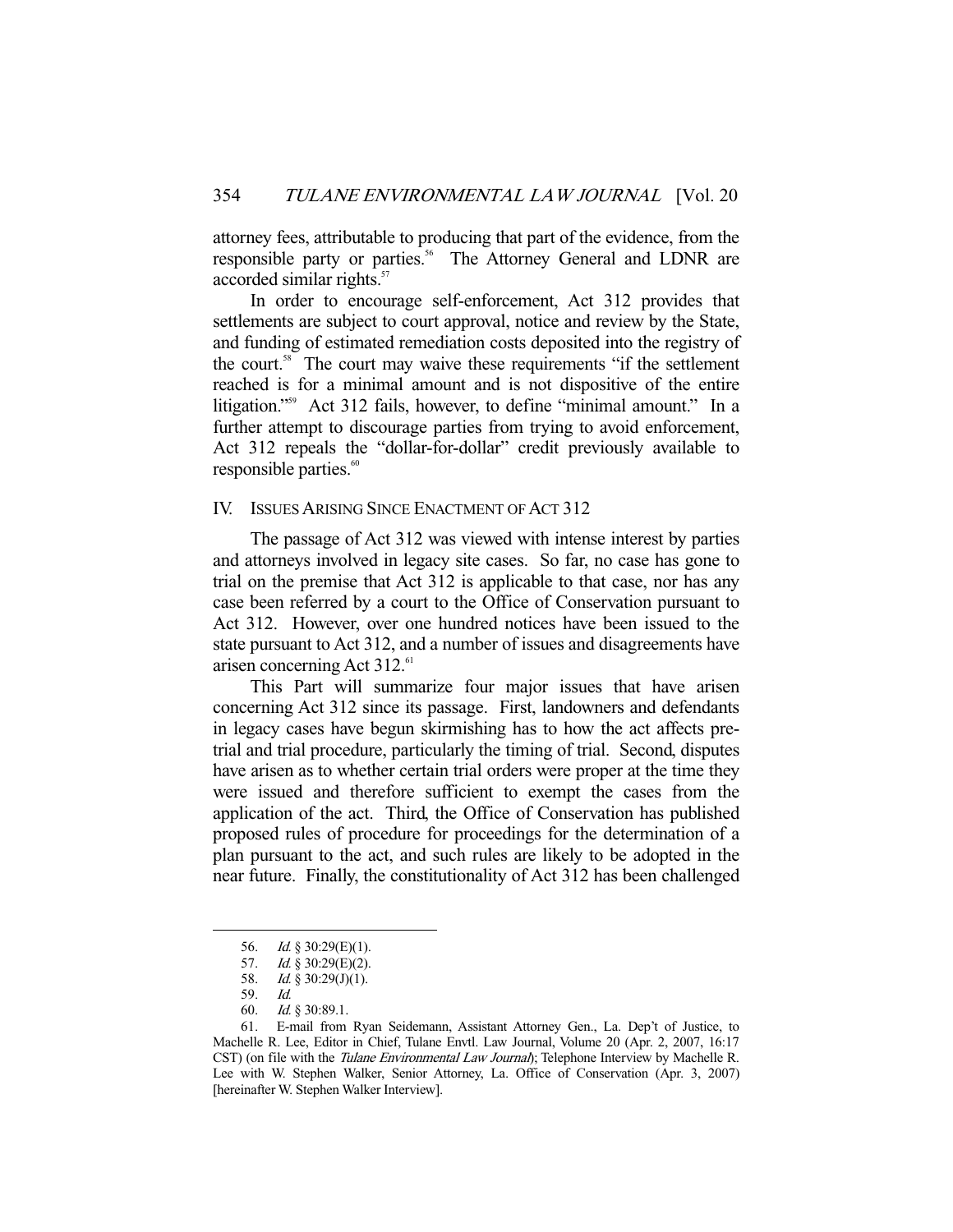in several cases, and that issue is now pending before the Louisiana Supreme Court.

 Landowners and defendants in legacy cases have begun skirmishing has to how Act 312 affects pretrial and trial procedure, particularly the timing of trial. Plaintiffs have generally taken the position that they are entitled to go to trial on all issues, including their "private claims," before the case is referred to LDNR pursuant to Act  $312$ .<sup>62</sup> Defendants, on the other hand, have argued that a preliminary determination of whether there is environmental contamination, and who are the responsible parties, must be made by the court after a preliminary hearing. Then, these defendants argue, the case should be referred to LDNR for determination of an evaluation and/or remediation plan, and the plan received by the court, before the trial date is set on any "private claims."63 These procedural issues are likely to be fought out in all of the various district courts in which legacy cases are pending. They will very likely receive a wide variety of treatments by these various district courts.

 A second set of issues arising since the enactment of Act 312 regard whether certain trial orders were proper at the time they were issued, and therefore are sufficient to exempt the cases from the application of Act 312. As noted above, Act 312 excluded from its effect "any case in which the court on or before March 27, 2006, has issued or signed an order setting the case for trial, regardless of whether such trial setting is continued."64 This exclusion applied to the date of the order setting the trial, not the date for which the trial was set. Under Louisiana rules of procedure, an order setting a case for trial is not proper before the issue is joined, i.e., before defendants file answers.<sup>65</sup> In several pending cases, defendants have argued that orders setting trial dates that were issued before answers were filed were null and void and therefore insufficient to remove the cases from the application of Act 312.<sup>66</sup> These arguments have generally been unsuccessful.

 <sup>62.</sup> Memorandum of Plaintiffs on the Application of Act 312 of 2006, Meaux v. Hilcorp Energy Co., 99-72994 (La. 15th Jud. Dist. Ct. argued Apr. 5, 2007).

 <sup>63.</sup> Union Oil Co. of California's Motion to Adopt Case Management Order To Implement the Procedures of L.A. R.S. 30:29, 99-72994 (La. 15th Jud. Dist. Ct. argued Apr. 5, 2007).

 <sup>64. 2006</sup> La. Acts 312 § 3.

 <sup>65.</sup> LA.CODE CIV. PROC.ANN. art. 1571 (2006).

 <sup>66.</sup> Defendant Bass Enterprises Production Company's Diclinatory and Dilatory Exceptions of Prematurity to Plaintiff's Third and Amending Petition, or Alternatively, Motion To Stay Proceeding and Defer to Agency of Primary Jurisdiction, Tebow v. Bradex Oil & Gas, Inc., 2005-7728 (La. 12th Jud. Dist. Ct. filed Aug. 7, 2006); Defendant Bass Enterprises Production Company's Memorandum In Support of Its Diclinatory and Dilatory Exceptions of Prematurity to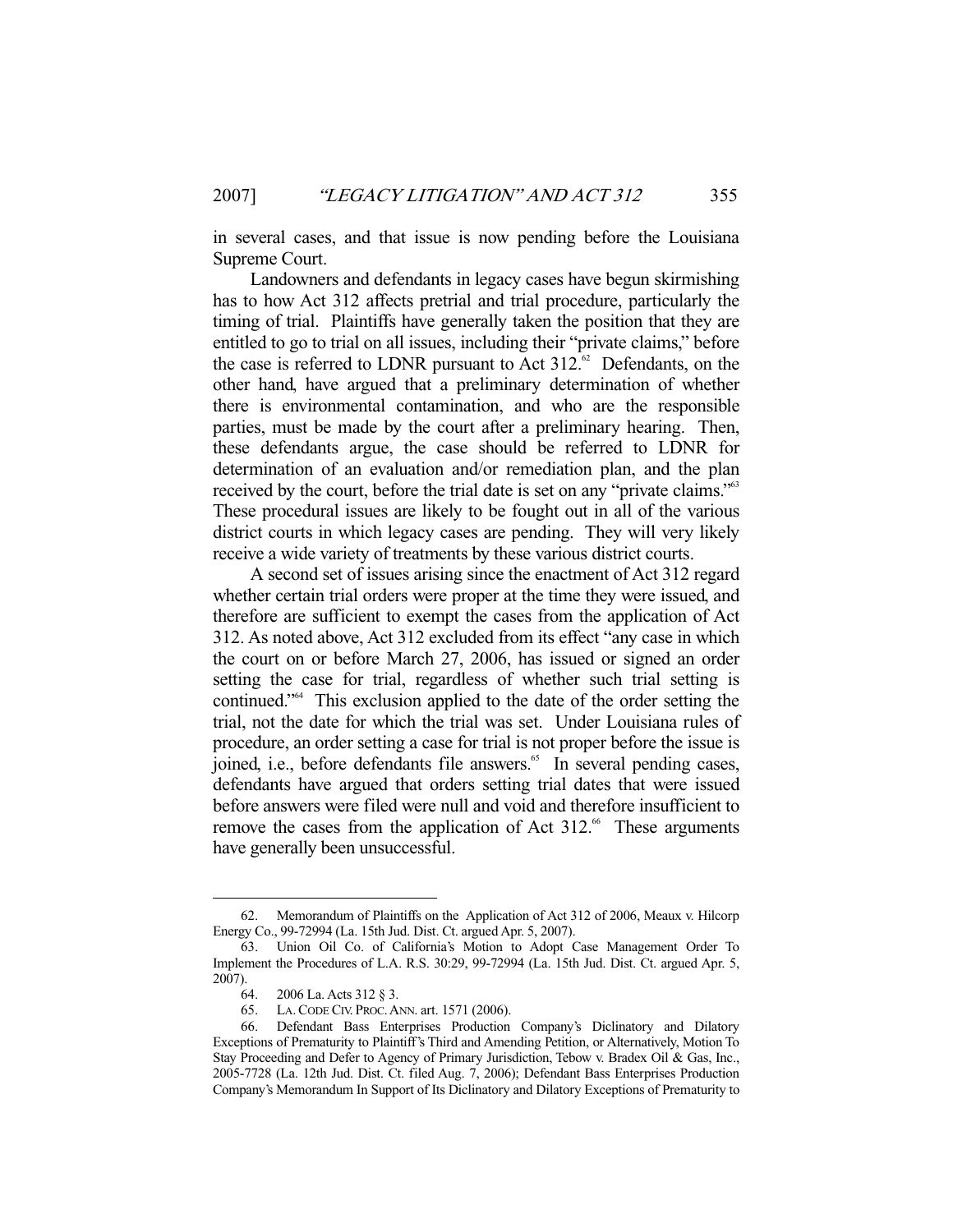However, one notable case has gone the other way. In a dramatic opinion by the district court in Dore v. Carter-Langham, Inc., pending in Cameron Parish, the Court, after a jury trial and verdict exceeding \$50 million, reconsidered its earlier ruling that Act 312 did not apply to the case. $67$  The district court reasoned that, while the defendant had waived its right to object to the setting of the trial date before it filed an answer, the defendant was not in a position to waive the State of Louisiana's right to object.<sup>68</sup> Therefore, the court indicated that it would not enter judgment on the jury verdict until Act 312 notice was given and the State indicated its position.<sup>69</sup>

 In the long run, a more significant development may have come from the executive branch of the State of Louisiana. In the January 2007 issue of the Louisiana Register, the Office of Conservation published proposed rules of procedure for proceedings for the determination of a plan pursuant to Act  $312.^{70}$  The LDNR drafted the proposed rules with the input of an ad hoc committee of various stakeholders in an effort to find a consensus. This effort seems to have been successful, because there was no testimony critical of the rules at the public hearing held on February 28, 2006.<sup>71</sup> Although there remains the possibility that the proposed rules will be modified, it appears likely that the LDNR will adopt the proposed rules (or something very close) in the near future (perhaps before the publication of this Article).

 All of this, of course, will be swept away (and this Article become largely irrelevant) if it is determined that Act 312 is unconstitutional.

 As noted above, Act 312 contains several provisions that are designed to protect the landowner's rights and create benefits for the landowner. First, the Act specifically provides that it shall not be construed to impede or limit provisions in private contracts imposing remediation obligations in excess of regulatory requirements.<sup>72</sup> Next, the Act affirmatively does not preclude "private claims suffered as a result of environmental damage," or require that they be paid into the registry of

Plaintiff's Third and Amending Petition, or Alternatively, Motion To Stay Proceeding and Defer to Agency of Primary Jurisdiction, Tebow, 2005-7728 (La. 12th Jud. Dist. Ct. filed Aug. 7, 2006).

 <sup>67.</sup> Dore v. Carter-Langham, Inc., 10-16202 (La. 38th Jud. Dist. Ct. 01/31/07), available at http://www.louisianalawblog.com/Dore%20v.%20Carter-Langham%201-31-07.pdf.

 <sup>68.</sup> Id. at p. 7.

 <sup>69.</sup> Id. at p. 11.

 <sup>70. 33</sup> La. Reg. 159-63 (Jan. 2007), available at http://doa.louisiana.gov/osr/reg/0701/ contents.pdf.

<sup>71.</sup> The author attended this public hearing. W. Stephen Walker Interview, supra note 61. Comments were submitted during the written comment period offering suggestions, some of which were incorporated into the final rules. But no comments opposed the rules in general. Id.

 <sup>72.</sup> LA.REV. STAT.ANN. § 30:29(A) (2006).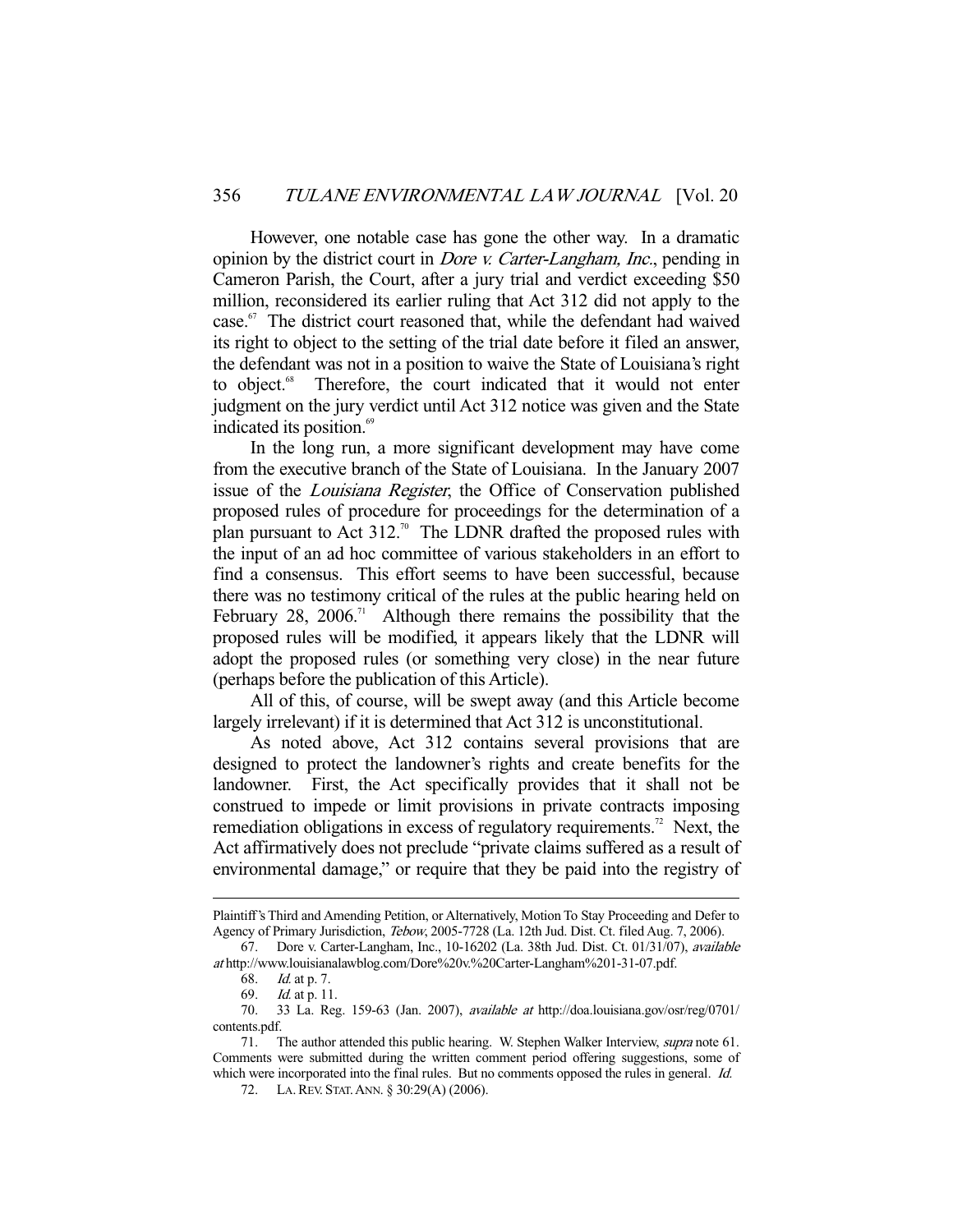the court.<sup>73</sup> These provisions would appear to protect the constitutionality of Act 312.

 Nevertheless, in several pending cases, the constitutionality of Act 312 has been explicitly challenged. In a significant number of additional cases, plaintiffs have not expressly challenged the constitutionality of the Act, but have reserved the right to do so.<sup>74</sup> To date, only one court has expressly ruled on the constitutionality of Act 312 after a party has challenged constitutionality.

In that case, MJ Farms, Ltd. v. Exxon Mobil Corp., pending in Catahoula Parish, the plaintiff did not assert unconstitutionality in its pleadings, but raised the constitutional issue in opposing a motion to enforce the stay provided by Act  $312$ <sup>75</sup> Plaintiff argued that Act  $312$ violated the holding of the Louisiana Supreme Court in Bourgeois v. A.P. Green Industries, Inc.<sup>76</sup> by depriving plaintiff of its asserted "legal right to recover money for damages suffered and/or sustained to its property."<sup>77</sup> The problem, according to the plaintiff, was that "the money due and owing Plaintiff are reverted [sic] and not given directly to Plaintiff."<sup>78</sup>

 Following argument and briefing by the plaintiff, defendants, and the office of the Attorney General, the district court in January of 2007 issued a judgment that Act 312 is "unconstitutional and unenforceable."<sup>39</sup> The district court did not issue written reasons for its judgment, other than to refer in the judgment itself to three constitutional provisions: article V, section 16, of the Louisiana Constitution, the Fifth Amendment of the United States Constitution, and article I, section 4, of the Louisiana Constitution.<sup>80</sup> The district court provided no analysis or explanation of how Act 312 violates these provisions.

 The Louisiana Constitution provides for direct appeal to the Louisiana Supreme Court when a Louisiana statute has been declared unconstitutional.<sup>81</sup> The State of Louisiana has filed a suspensive appeal

 <sup>73.</sup> Id. § 30:29(H).

<sup>74.</sup> See e.g., Second Supplemental and Amending Petition for Damages, Primeaux v. Bil-Mik, Inc., 62,857 (La. 18th Jud. Dist. Ct. filed Mar. 19, 2007).

 <sup>75.</sup> M.J. Farms, Ltd. v. Exxon Mobil Corp., 24,055 (La. 7th Jud. Dist. Ct. 01/08/07), available at http://www.theenergylawblog.com/MJ%20Farms%20Opinion.pdf.

 <sup>76. 00-1528 (</sup>La. 04/03/01); 783 So. 2d 1251.

 <sup>77.</sup> Louisiana Trial Court Rules Act 312 Unconstitutional, posting of Stevia Walther to the Energy Law Blog, http://www.theenergylawblog.com/2007/01/articles/environmental/louisianatrial-court-rules-act-312-unconstitutional/ (Jan. 12, 2007) [hereinafter Court Rules Unconstitutional].

 <sup>78.</sup> Id.

 <sup>79.</sup> M.J. Farms, 24,055 (La. 7th Jud. Dist. Ct. 01/08/07).

 <sup>80.</sup> Id.

 <sup>81.</sup> LA.CONST. art. V, § 5(D).